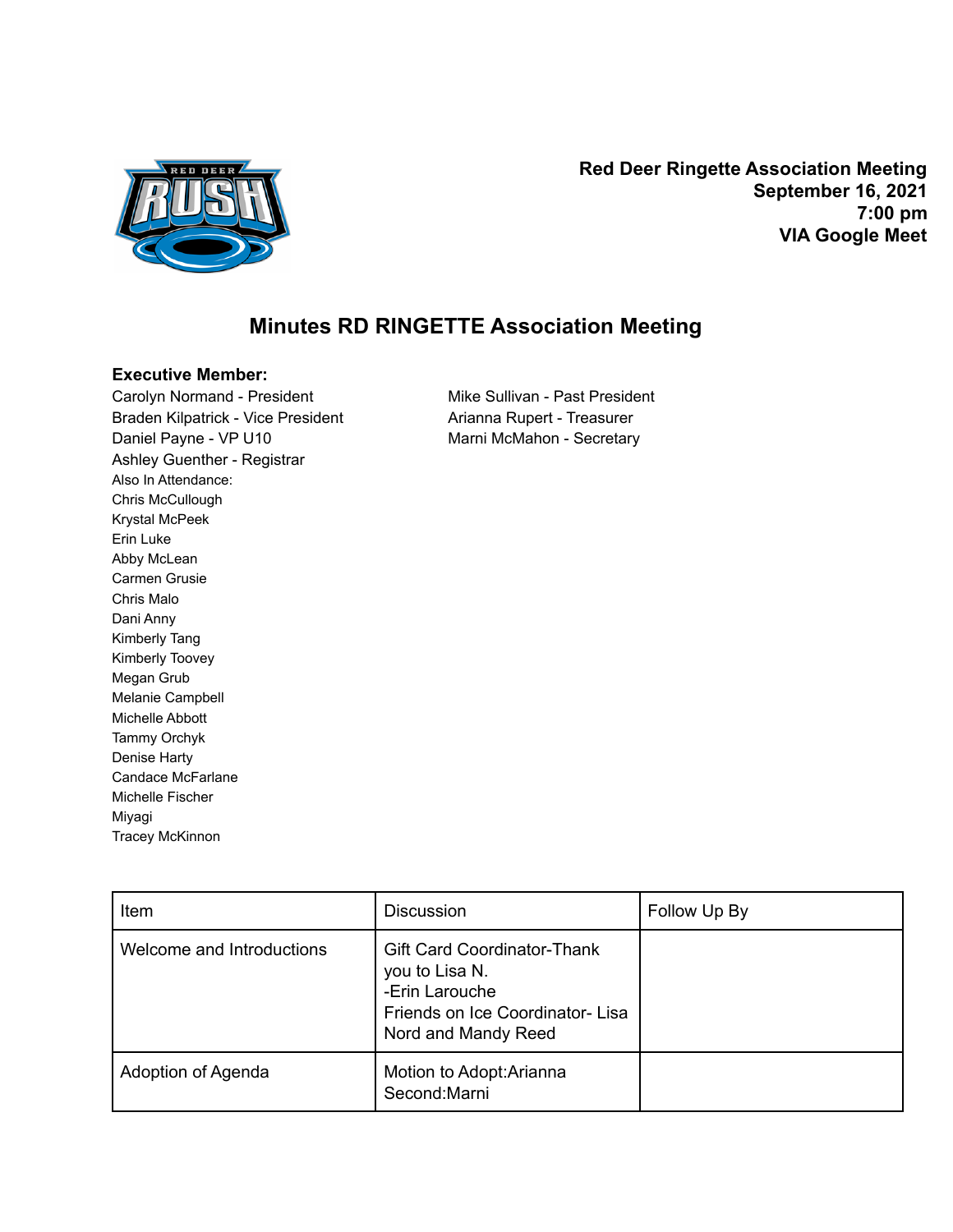| Approval of LAST Association<br><b>Meeting Minutes</b> | Motion to Approve last minutes:<br>Second:                                                                                                                                                                                                                                                                                                  |                                                     |
|--------------------------------------------------------|---------------------------------------------------------------------------------------------------------------------------------------------------------------------------------------------------------------------------------------------------------------------------------------------------------------------------------------------|-----------------------------------------------------|
| <b>Action Items Carried Forward</b>                    | No actions carried forward                                                                                                                                                                                                                                                                                                                  |                                                     |
|                                                        |                                                                                                                                                                                                                                                                                                                                             |                                                     |
| <b>New Business</b>                                    |                                                                                                                                                                                                                                                                                                                                             |                                                     |
|                                                        | New restrictions are in place as<br>of 12:01 am September 16th                                                                                                                                                                                                                                                                              | -Will not be using RAMP to<br>screen this year      |
|                                                        | https://www.alberta.ca/covid-19-<br>public-health-actions.aspx                                                                                                                                                                                                                                                                              | -Covid passport- Still waiting for<br>clarification |
|                                                        | Competition can still occur,<br>spectator restrictions are 1/3 of<br>the fire capacity. We will<br>continue to update the<br>association if any changes<br>occur.                                                                                                                                                                           |                                                     |
|                                                        | Evaluations are complete and<br>teams are formed. We are still<br>looking for a U12C coach and<br>U10 Step 1 coach. Please let<br>us know if you're interested in<br>coaching. Thank you to all the<br>volunteers, evaluators and<br>co-ordinators for their efforts in<br>allowing the evaluation process<br>to run so smoothly this year. |                                                     |
|                                                        |                                                                                                                                                                                                                                                                                                                                             |                                                     |
|                                                        | Erin Larouche is taking over Gift<br><b>Card Coordinator</b>                                                                                                                                                                                                                                                                                |                                                     |
|                                                        | Lisa Nord and Mandy Reed<br>taking over FOI                                                                                                                                                                                                                                                                                                 |                                                     |
|                                                        |                                                                                                                                                                                                                                                                                                                                             |                                                     |
| <b>President Update</b>                                | -Carolyn will update the<br>association as new information<br>comes available.                                                                                                                                                                                                                                                              |                                                     |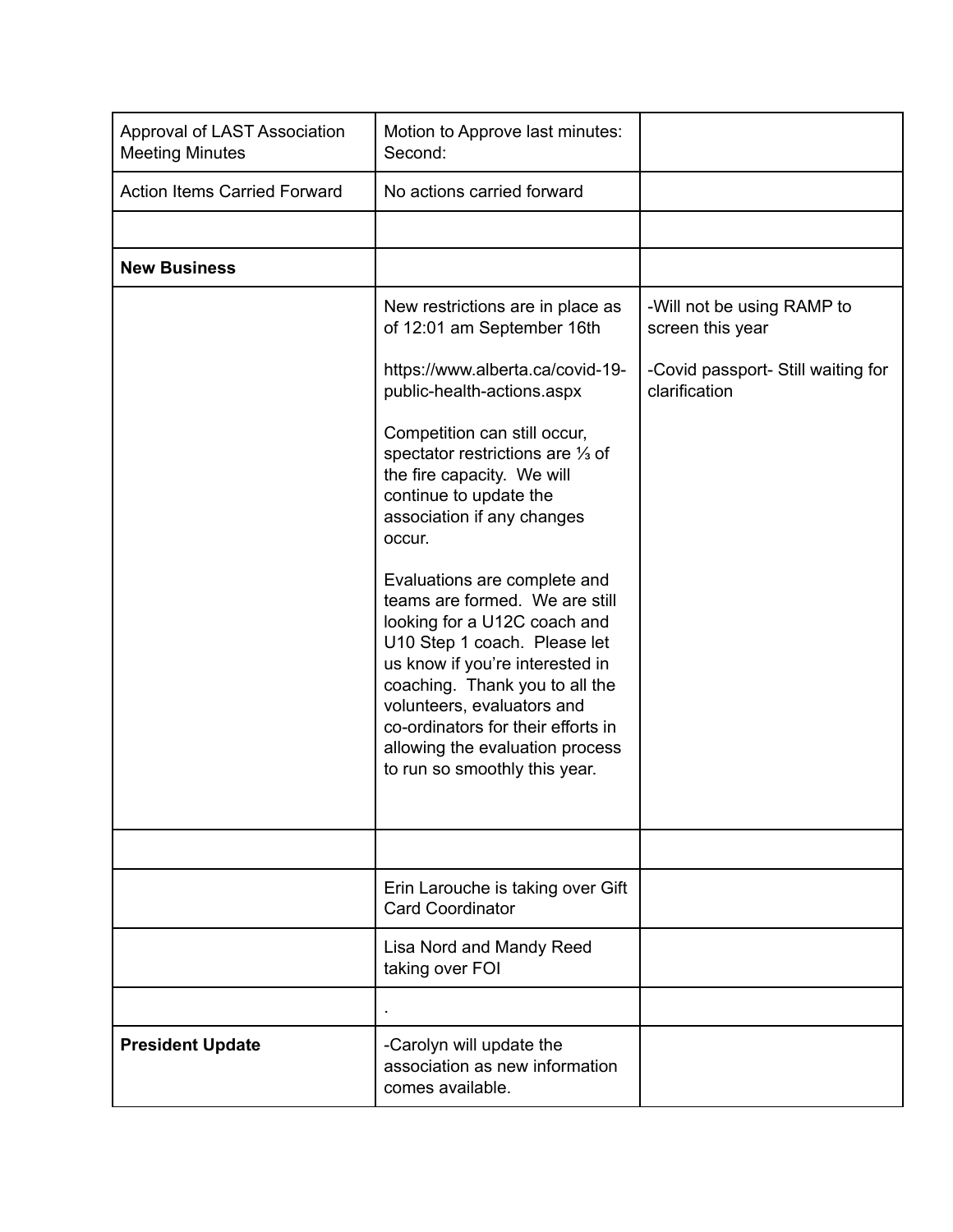| <b>Directors Reports</b>                   |                                                                                                                                                     |                                                                                     |
|--------------------------------------------|-----------------------------------------------------------------------------------------------------------------------------------------------------|-------------------------------------------------------------------------------------|
| <b>Vice President</b>                      | N/A                                                                                                                                                 |                                                                                     |
| <b>VP U10</b>                              | -Evaluations are complete. Ice<br>will be assigned ASAP                                                                                             |                                                                                     |
| <b>Treasurer Report</b><br>Arianna Rupert  | -Outside user group gift card<br>coordinator needed<br>-Arianna shared September<br>Report                                                          | Coaches need to email who<br>treasurer is                                           |
| <b>Registrar</b><br><b>Ashley Guenther</b> | 221 registered (-15 players)<br>Ashley will be looking for<br>coaches, managers, treasurer to<br>be registered in RAMP for<br>ringette Alberta ASAP |                                                                                     |
| <b>Ice Allocation</b><br>Mike Sullivan     | Delburne, Penhold, Red Deer<br>ice is secured<br><b>BGL Starts Oct.27</b>                                                                           |                                                                                     |
| Coaching<br>Chris McCullough               |                                                                                                                                                     | Coaches meeting Next Wed,<br>8pm. Chris M will send out a link<br>U12C coach needed |

| <b>U10 Evaluations</b><br>Erin Luke & Kim Tang                          | Myles Peake will be taking over<br>evaluations in the 2022-2023<br>season. Thanks to Erin and Kim<br>for all their hard work in running<br>U10 evaluations    | Thank you for everyone's help                                                             |
|-------------------------------------------------------------------------|---------------------------------------------------------------------------------------------------------------------------------------------------------------|-------------------------------------------------------------------------------------------|
| <b>U12 &amp; Up Evaluations</b><br>Mike Sullivan & Braden<br>Kilpatrick | Erin Luke and Kim Tang will be<br>taking over evaluations in the<br>2022-2023 Season. Thanks to<br>Braden and Mike for all their hard<br>work over the years! | Challenges with girls who have<br>not played full ice. Can we add<br>this to rust busters |
| <b>Children's Ringette</b>                                              |                                                                                                                                                               |                                                                                           |
| <b>Referee in Chief</b><br><b>Andrew Baron</b>                          | Blair McGregor has moved to<br>Grande Cache so will no longer be<br>our referee in chief. We want to<br>extend a huge thanks to Blair for all                 | Ref clinic coming up. See RDR<br>website                                                  |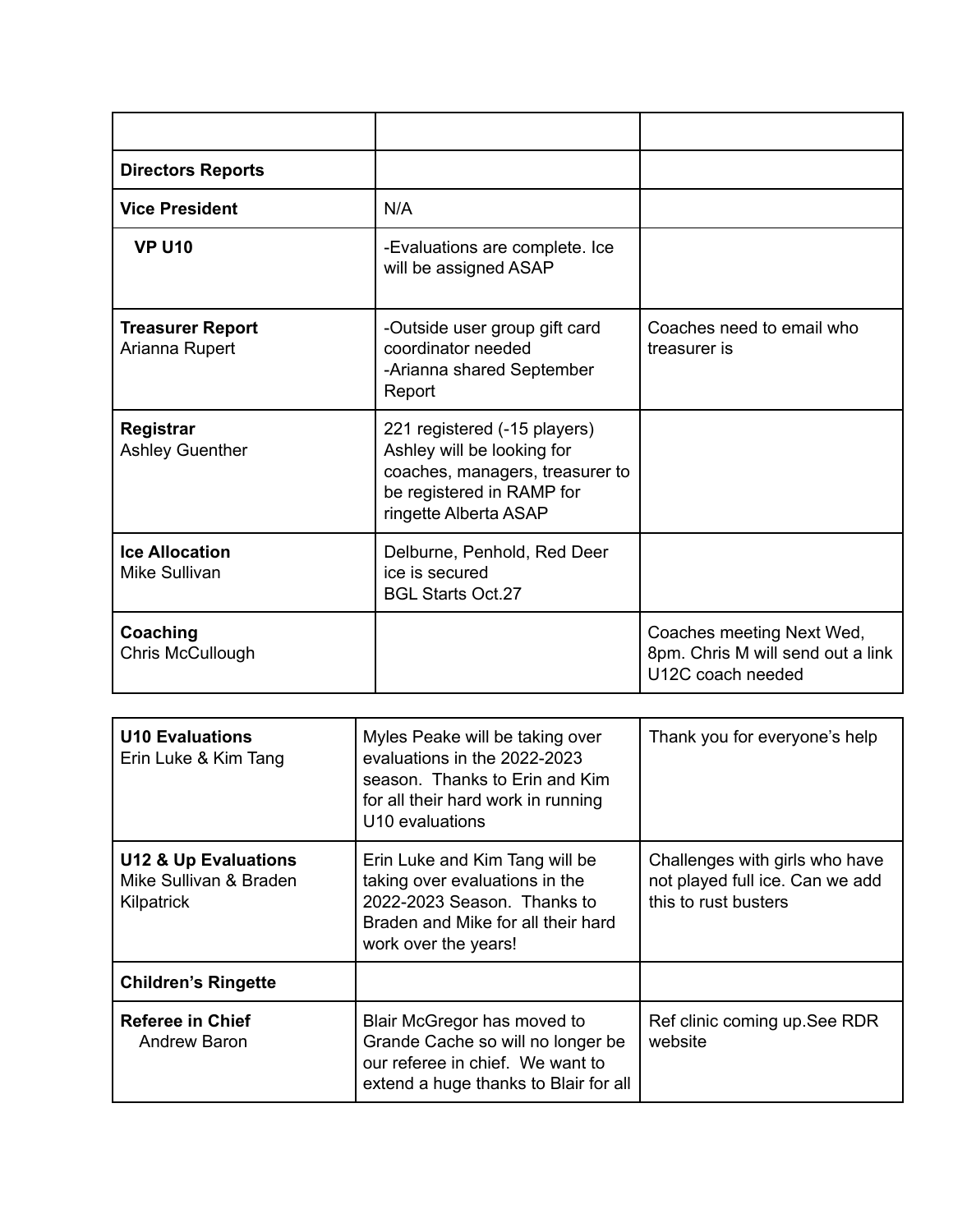|                                                     | that he has done for Red Reer<br>ringette over the years. All the best<br><b>Blair and the McGregor Family!</b>                                                                     |                                                                                                                                |
|-----------------------------------------------------|-------------------------------------------------------------------------------------------------------------------------------------------------------------------------------------|--------------------------------------------------------------------------------------------------------------------------------|
| <b>Refereeing Scheduler</b><br><b>Andrew Baron</b>  |                                                                                                                                                                                     |                                                                                                                                |
| <b>Friends on Ice</b>                               | Jan7-9, 2022<br>Red deer, RDC ice are available<br>Reffing may affect how many<br>teams we can accept                                                                               | Each team needs an FOI rep                                                                                                     |
| <b>Goalie Coordinator</b><br><b>Tyson Luke</b>      | Stay tuned for sessions                                                                                                                                                             |                                                                                                                                |
| <b>Equipment</b><br><b>Tyson Luke</b>               | Tyson will send an email out for<br>pick up sat or sun                                                                                                                              |                                                                                                                                |
| <b>Black Gold League Rep</b><br>Carolyn Normand     | League play will begin october 15<br>weekend for U12 and Up, October<br>22 weekend for U10. Declaration<br>Meeting is on September 28th                                             |                                                                                                                                |
| <b>Apparel</b><br>Marni MacMahon                    | RDR Apparel store will be open on<br>September 21 (Closing date Oct. 1)<br>Once I receive the order link from<br>North Star, details will be emailed<br>to all players and coaches. |                                                                                                                                |
| Sponsorship<br>Michelle Abbott & Ashley<br>Guenther |                                                                                                                                                                                     | Need volunteers for this position                                                                                              |
| <b>Fundraising</b><br>Erin Luke                     |                                                                                                                                                                                     | Need volunteers for this position<br>Casino Dec 3/4                                                                            |
| <b>Marketing</b>                                    |                                                                                                                                                                                     | Lisa will plug ref clinic<br>Active start<br>Apparel<br>Lisa will look into bus bench<br>advertising<br>Advertising in schools |
| Zone 4                                              |                                                                                                                                                                                     | Start 22/23 weekend                                                                                                            |
| Webmaster<br>Chris Malo                             |                                                                                                                                                                                     | Carolyn will email Chris updated<br>list of volunteers                                                                         |